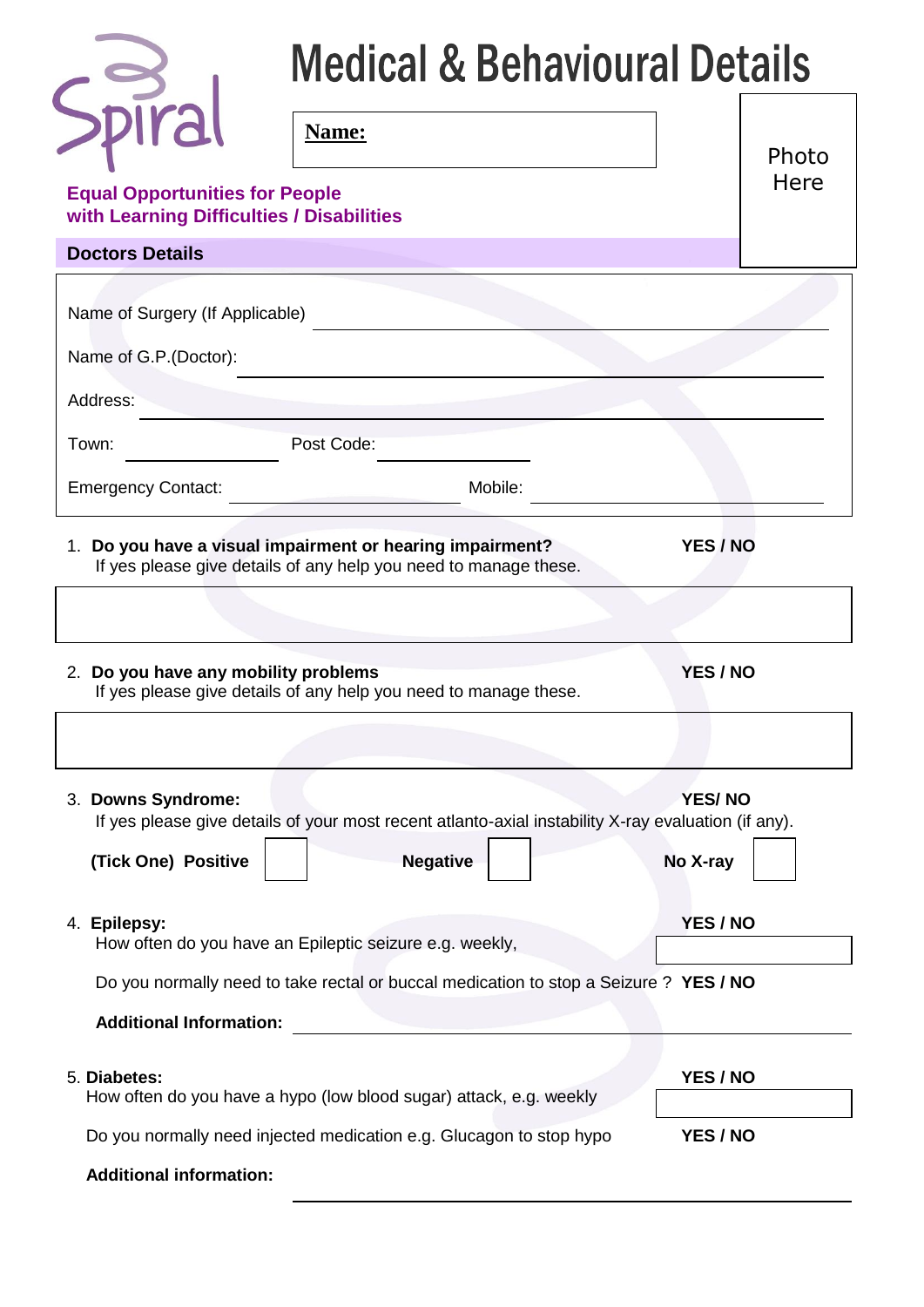| 6. Asthma:<br>Do you suffer from Asthma?                                                                     | YES / NO |
|--------------------------------------------------------------------------------------------------------------|----------|
| How often do you have a severe asthma attack?                                                                |          |
| Do you normally need nebulised medication or oral steroid tablets to                                         |          |
| Stop a severe attack?                                                                                        |          |
| Have you been hospitalized with a severe attack in the last year?<br><b>Additional information:</b>          | YES / NO |
|                                                                                                              |          |
|                                                                                                              |          |
| 7. Congenital Heart Condition:<br>Do you suffer from a heart condition?                                      | YES / NO |
|                                                                                                              |          |
| Do you attend a hospital cardiology Clinic for regular review?                                               | YES / NO |
| Are there any special precautions we need to be aware of for you?                                            | YES / NO |
| If YES Please give details:                                                                                  |          |
|                                                                                                              |          |
| 8. Other Details:                                                                                            |          |
| Do you have any other medical conditions or injuries or allergies?                                           | YES / NO |
| If YES Please give details:                                                                                  |          |
| 9. Treatment:                                                                                                |          |
| Have you had any treatment by your doctor or hospital within the last 2 years<br>that we should be aware of? | YES / NO |
| If YES Please give details:                                                                                  |          |
|                                                                                                              |          |
| 10. Dietary Information:                                                                                     |          |
| Do you have any food allergies?                                                                              | YES / NO |
| If YES Please give details of the Foods and of the reactions:                                                |          |
| Are you Vegetarian?                                                                                          | YES / NO |
| Are there any other Dietary requirements or need for feeding aids?                                           | YES / NO |
| If YES Please give details:                                                                                  |          |
|                                                                                                              |          |
|                                                                                                              |          |
|                                                                                                              |          |
| Medical Consent Form - To be completed by the Participant and Carer/Guardian                                 |          |
| I understand that during Spiral activities or holidays that if I am taken ill or injured to the extent       |          |
| that some medication or surgery is required, and if in the opinion of competent medical                      |          |
| authorities, the delay would endanger my life or health, I authorise the leader or duty Medical              |          |

| I Agree YES / NO |  |
|------------------|--|
|                  |  |
|                  |  |

Officer to sign on my behalf any form of Consent which may be necessary.